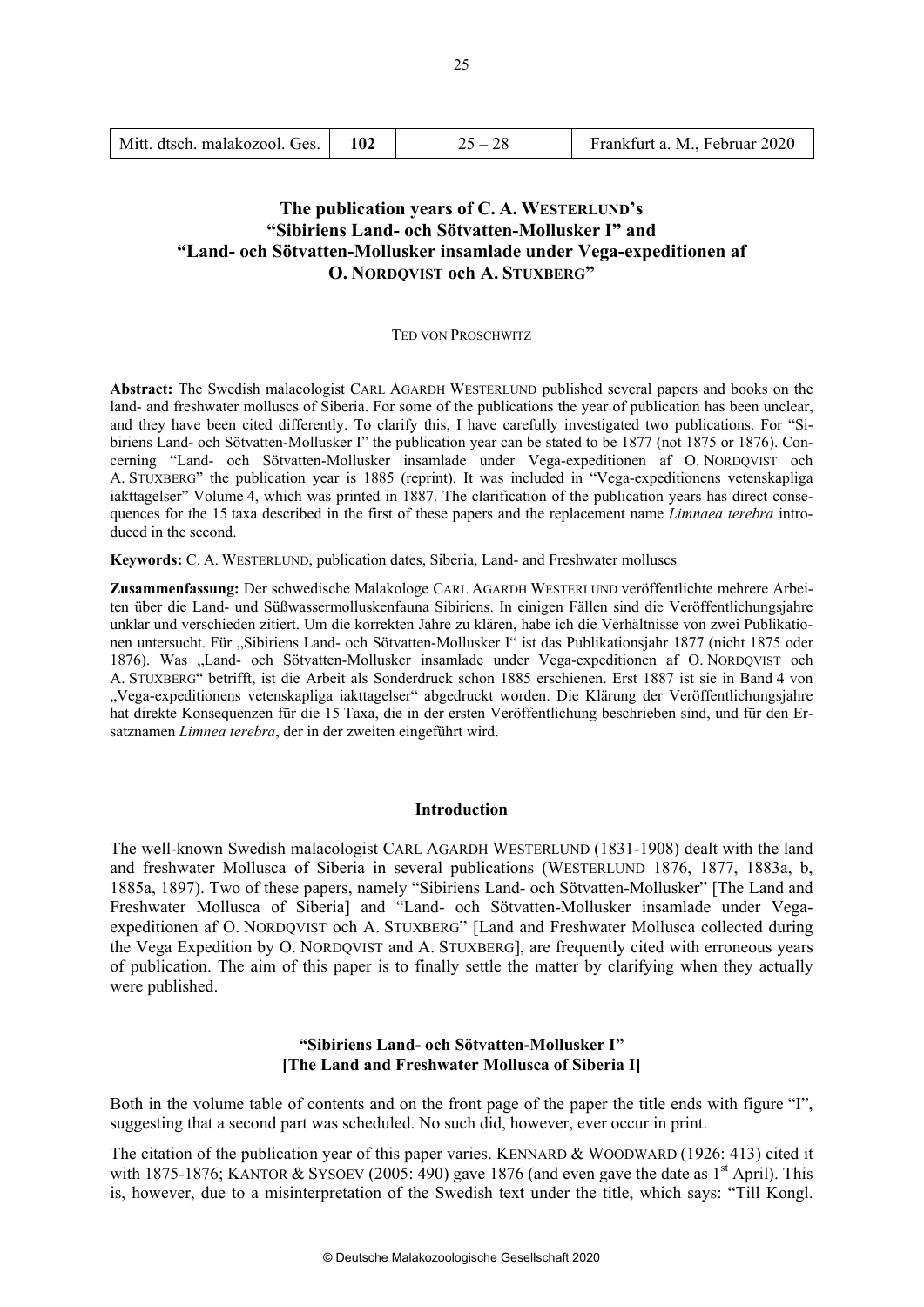Vetenskaps-Academien inlemnadt den 1 April 1876" [= submitted to the Royal Swedish Academy of Science April 1<sup>st</sup> 1876]. Other authors, e. g. MOZLEY (1935: 694), HUBENDICK (1951: 222) and VI-NARSKI & GLÖER (2008: 184) gave the year as 1877. WESTERLUND himself (e. g. 1885a: 155; 1885b: 35; 1897: 17, 18) stated 1877. Also GUDE (1912), who published an explanation to the figures in the paper (missing in the original) cited it as 1877.

MOZLEY's publication is often cited with the year 1936. Part III of Volume LVIII of the Transactions of the Royal Society of Edinburgh was published 1935-1936. It is, however, specifically stated, under the title on the first page, that MOZLEY's paper was issued separately already on November  $7<sup>th</sup>$  1935.

WESTERLUND's paper was printed in the  $14<sup>th</sup>$  volume in the  $2<sup>nd</sup>$  series of "Kongliga Svenska Vetenskaps-Akademiens Handlingar" [= Papers of the Royal Swedish Academy of Science]. This volume consists of two parts ("Häfte"), the first, containing papers No 1-5, with the year 1875 on the cover page; the second, containing papers No 6-15, with the year 1876 on the cover page. The cover pages of the papers No 1-5 (Part 1), however, each have the printing year 1876 (even if the papers are indicated as submitted 1875); the cover pages of the papers No  $6-15$  (Part 2) all have the printing year 1877 (WESTERLUND's paper is No 12). It should be noted that all papers are separately paginated. A study of the following Volumes (15 and 16) of "Kongliga Svenska Vetenskaps-Akademiens Handlingar", reveals that no direct conformity between the years of the cover pages of the volumes, the parts (if divided) and the included papers themselves exists. Even the printing years of the papers within a volume do not necessarily follow the numbers of the papers in the volume chronologically. This indicates that the normal procedure for "Kongliga Svenska Vetenskaps-Akademiens Handlingar" was that the different papers first were issued separately before bound together in the volumes (or parts of these).

The "Tillägg" [= supplement], which makes up an inserted part of the paper (lower part of page 100 to page 106), before the final table, has a complicating sentence in the beginning: "Sedan förestående var tryckt, erhöll jag (i juli 1877)…." [= After the above was printed, I received (in July 1877)…], which seems to indicate that the two parts of the paper were printed at different points of time. There is, however, no evidence that a first version, containing only the first pages (pp. 1-100), was printed and distributed. The reprints which I have been able to trace  $(n=3)$  are all complete (111 pp.), neither have I been able to find any citation of a shorter version of the paper, nor any data supporting the existence of such a version in any library database. Therefore, with high probability, the supplement was added to the already printed (or set up) text, the entire paper was issued as a reprint in 1877, and the entire part 2 of volume 14 appeared in the same year (despite the year 1876 on the separately printed cover page of part 2). Hence, all taxa described in this paper should be cited with the year 1877.

## **"Land- och Sötvatten-Mollusker insamlade under Vega-expeditionen af O. NORDQVIST och A. STUXBERG" [Land and Freshwater Mollusca collected during the Vega-expedition by O. NORDQVIST and A. STUXBERG]**

During the Swedish Vega-expedition (1878-1880), led by A. E. NORDENSKIÖLD (1832-1901), the main purpose of which was to find and sail through the north-east sea passage north of Siberia, also a rather extensive material of land- and freshwater molluscs was collected. This material was examined and published by C. A. WESTERLUND (1883a, b, 1885).

The publication year of the latter paper – "Land- och Sötvatten-Mollusker insamlade under Vegaexpeditionen af O. NORDQVIST och A. STUXBERG" – has been disputed, and different authors have cited it with at least three different years. E. g. WESTERLUND himself (1885b: 46) gave the year as 1884, whereas he stated it as 1885 in a later paper (WESTERLUND 1897:138 [18] foot note 13). Several other authors also cited the paper with 1885: e. g. MOZLEY (1935: 694), HUBENDICK (1951: 222), KANTOR & SYSOEV (2005: 491). HABE (1984), who specifically dealt with the Japanese material collected during the Vega-expedition, cited it throughout as 1885, with exception of the mussel *Anodonta calipygios humerosa*, which on p. 307 is cited with "WESTERLUND 1887". On p. 311, however, the same taxon is cited with  $1885 -$  the first is obviously a lapsus calami. KENNARD & WOODWARD (1926: 413), on the other hand, cited WESTERLUND's paper as 1887. A search in major European library databases confirms the varying usage of 1885 and 1887 (and in one case also 1886).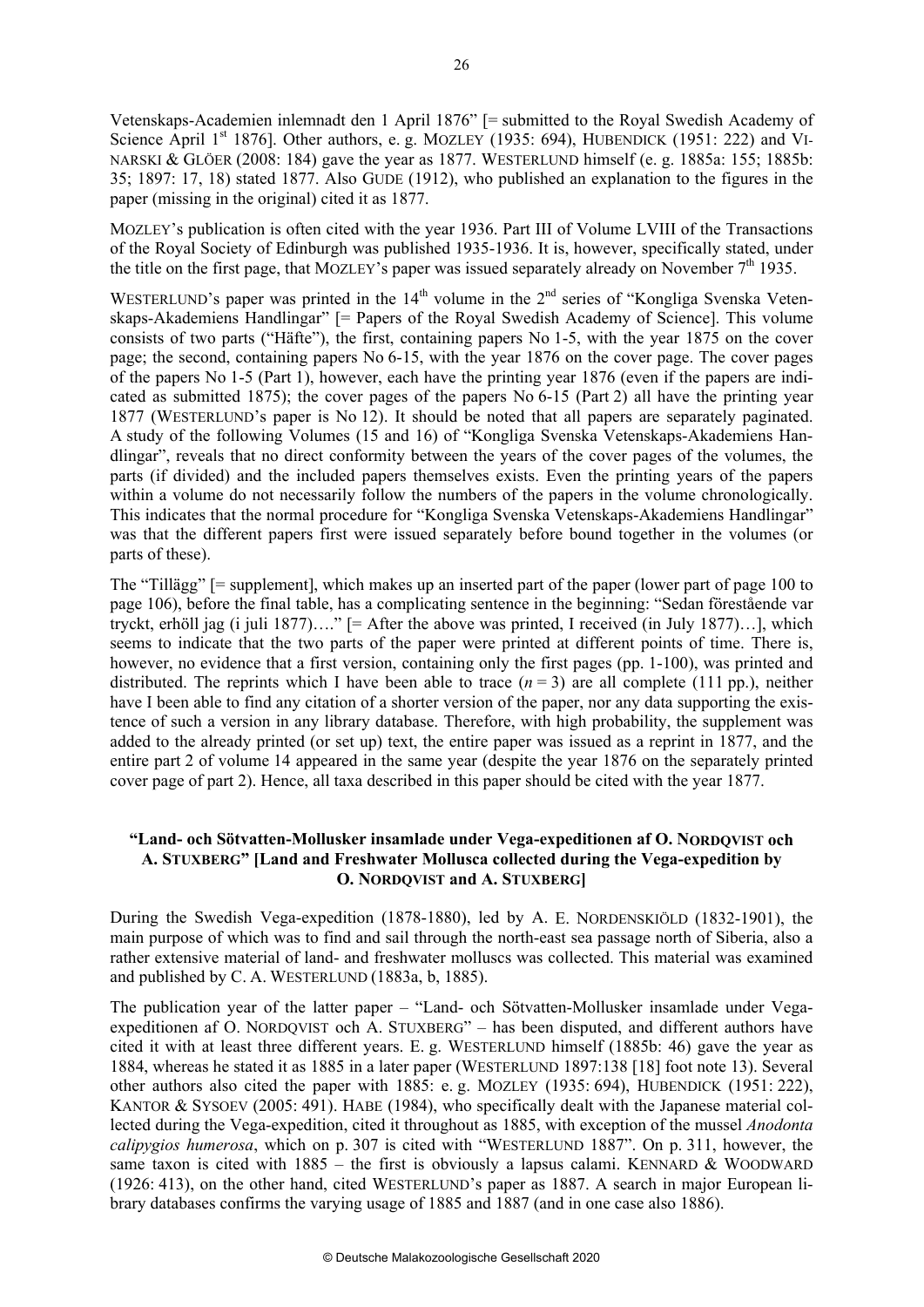The problem was actualised some years ago as my colleague P. GLÖER (Hetlingen), together with M. V. VINARSKI, revised the taxon *Limnaea palustris* var. *terebra*, which was introduced by WESTER-LUND (1885a: 155) for the taxon he previously described and erroneously identified with the North American *Limnaea attenuata* SAY 1829 (WESTERLUND 1877: 50) (cf. VINARSKI & GLÖER 2008). The available reprint of the paper (from the library of the Göteborg Natural History Museum) that was available at that time has the subtitle "[Ur «Vega-Expeditionens Vetenskapliga iakttagelser» Bd IV, Stockholm 1885]" on the cover. This and the pagination in the reprint [pp. 141-120], which is identical with the one found in the volume, seem to indicate that "band"  $=$  volume IV of the series "Vega-Expeditionens Vetenskapliga iakttagelser" [= Scientific observations of the Vega-Expedition] was published in 1885. (The scientific results from the Vega-expedition were published in five volumes, edited by A. E. NORDENSKIÖLD 1882-1887.) There seems to exist, however, strong evidence for this volume not being issued until 1887, which is indicated on its title page. Further there are no indications in volume IV that the papers that are collated in this volume were already published in an earlier year. To get exact information, I had several discussions on this matter with members of the staff from the National Library of Sweden [Kungliga Biblioteket] Stockholm. According to the information I got, there is no doubt that volume IV was published in 1887. No reprint of WESTERLUND's paper was present and no available information suggested that reprints of it were issued before 1887. It was assumed that 1885 on the cover of the reprint was a printing error, and it seems probable that WESTERLUND, and later authors were misled by this printing error on the reprint and cited it with 1885. Authors having access to volume IV, on the other hand, cited the paper with the year 1887. This was the state of the matter in 2008, and this was the information I forwarded to P. GLÖER, and which was published in the revision (VINARSKI & GLÖER 2008: 179).

In 2009, however, I came across a second reprint of the paper in the library of the Section of Invertebrate Zoology in the Swedish Museum of Natural History in Stockholm. The cover of this reprint is identical with the one in Göteborg, but has a dedication in the hand writing of C. A. WESTERLUND: "HERM. LYNGE 1885 af förf." [= HERM. LYNGE 1885 from the author]. The receiver was the Danish amateur malacologist and book-seller HERMAN LYNGE (1863-1945). This dedication gives proof that the reprints in fact were printed and distributed already in 1885! Evidently some of the parts in volume IV were issued as reprints in 1885, with a special cover page with that year but the pagination following that in the scheduled volume. Further evidence for this was detected as I checked for possible reprints of other papers published in volume IV. Some of them, with the original reprint cover page, could be localized in the library of the Section of Invertebrate Zoology in the Swedish Museum of Natural History in Stockholm. With the help of these I could confirm that the first twelve papers (WESTERLUND's is number 8), up to AURIVILLIUS (1885) in volume IV were issued as reprints in 1885, the remaining five, from THOMPSON (1887) and forward, in 1887. The difference between the two series of publications in volume IV can be seen also in the indication of the figures: In the first twelve papers, issued in 1885, they are called "Tafl." [= Taflor, old Swedish spelling], in the last five, issued in 1887, they are called "Pl." [= Plates]. In 1887, the whole volume was published with a new volume title page with that year.

Hence, the citation in WESTERLUND (1885b: 46) "Vega Exp. Moll. 1884" is correct in so far as the paper was printed before part V of the "Fauna der in der Paläarctischen Region…", even if the here cited year (1884) is wrong. The consequence is that, although the printing year taxonomically only affects the replacement name *Limnaea terebra* (in all other cases the paper only gives additional data on taxa earlier described by WESTERLUND in other papers), all references to the publication should be given with the year 1885.

## **Acknowledgements**

Thanks are due to P. GLÖER (Hetlingen), who initiated the clarification of this matter, Dr. A. WARÉN (Swedish Natural History Museum, Stockholm) for information on the reprint in the department library and also on several references, A. LINDEMARK (Library of Göteborg Natural History Museum) for help with search of information in various literature databases and E. HAGSTRÖM (Göteborg) for improving the language.